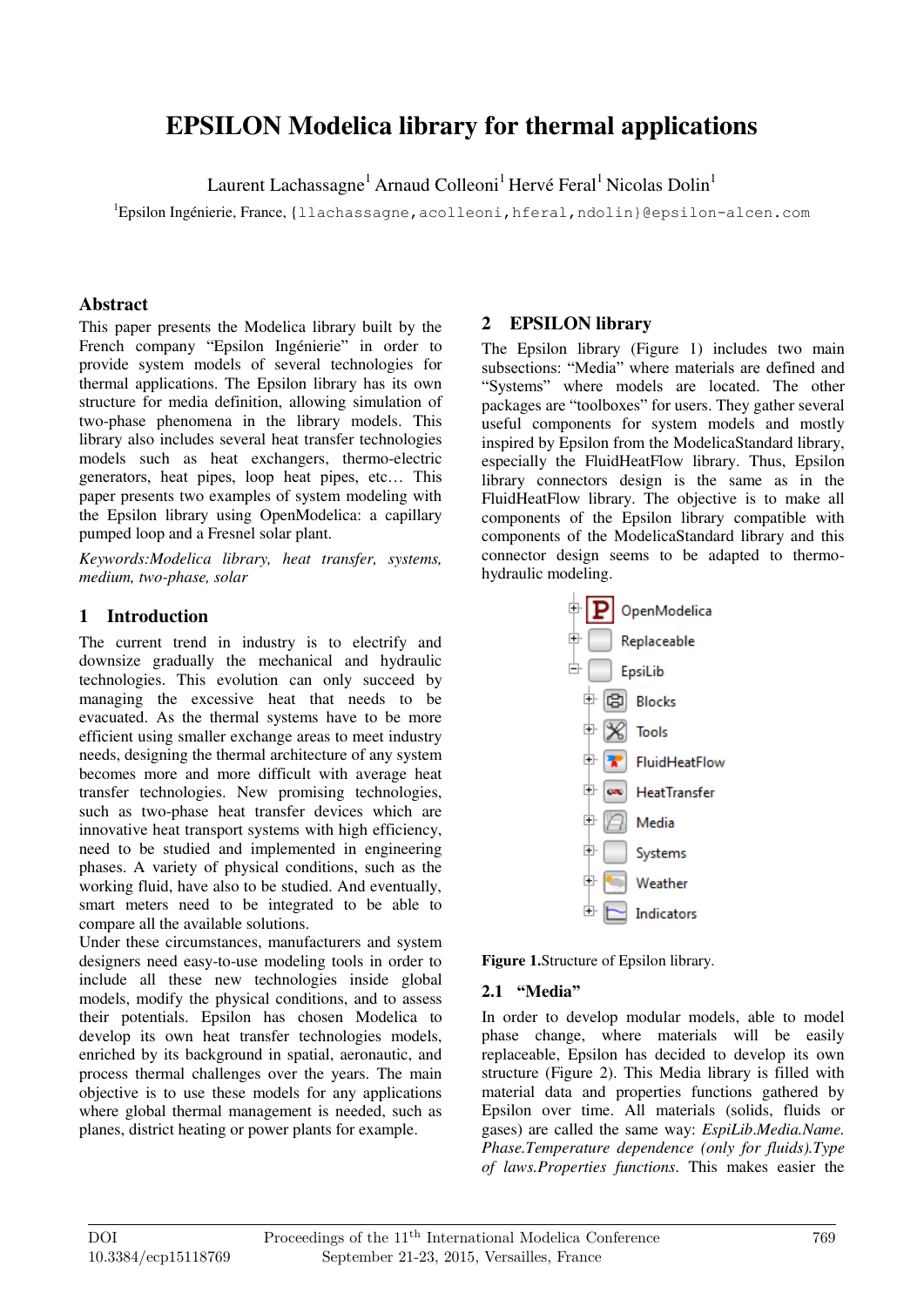change of material in the studied models by modifying *Name*.

Regarding to fluids, models need only mass enthalpy and pressure as inlet variables. Temperature and vapor quality are computed inside fluid model. This way twophase flows can be managed in systems models, such as the Capillary Pumped Loop presented in section 3.



**Figure 2.**Structure of Epsilon "Media" library

The user can also choose to work with only one fluid state, by choosing "Liquid" or "Gas" instead of "TwoPhase" in the medium call *Phase*, to avoid nonlinearity or to use lightest models. For the moment Epsilon has not encountered applications with multicomponent mixture media.

# **2.2 "Systems"**

The Epsilon "Systems" library (Figure 3) is divided into several packages depending on the technical applications of thermal management Epsilon has already encountered and simulated. "ThermalStorage" contains Phase Change Materials models. "Solar" includes models and sub-models for designing solar power plant as the Fresnel solar plant described in section 4. "HeatExchanger" gathers different models of heat exchangers, evaporators and condensers. "Electrical" contains Thermo-electric Generators models (such as Peltier cells). "Diphasic"gathers systems where two-phase fluids rule, such as heat pipes, loop heat pipes, heat pumps, etc… Eventually, "Building" package includes models for buildings energy management. These packages are not exhaustive and the Epsilon library is defined to be filled over time with applications coming from Epsilon expertise or client needs.



**Figure 3.**Structure of Epsilon "Systems"library.

#### **2.3 Implementing indicators**

When designing a thermal system, modeling has to supply answers to help choose between several configurations. To do so, several smart meters have to be included. Based on the "extends" possibilities of Modelica, the creation and integration of smart meters in system modeling is simplified.

Hence, a Modelica block has been created, containing the necessary equations to calculate costs at each time step with the following parameters:

- P0, initial cost of purchase
- P1Active, a Boolean when using P1, representing the cost of running energy
- P2, maintenance cost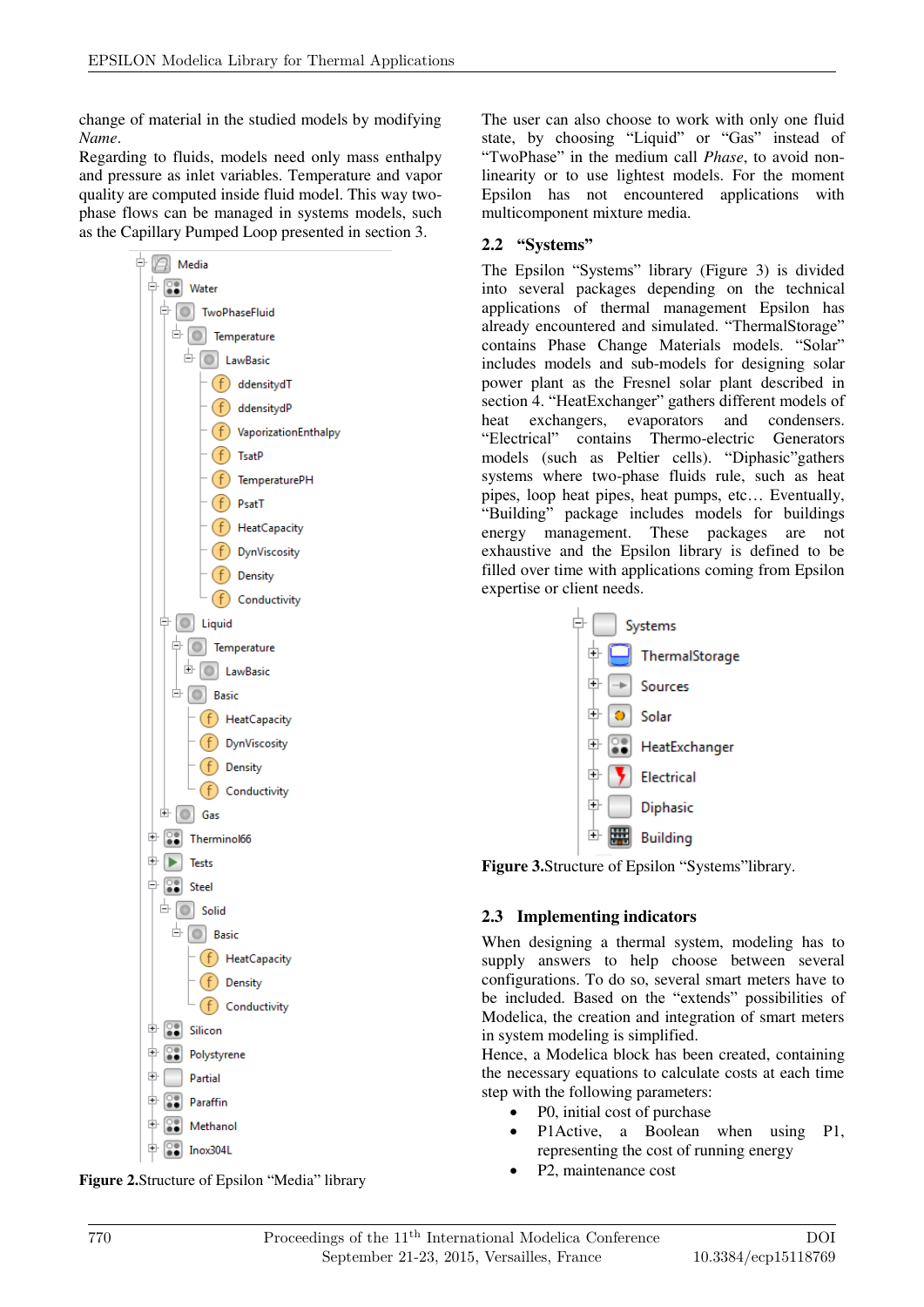- TimePeriod, for the maintenance time frequency
- P3, renewal facilities cost

To integrate a cost in a model, one only need to call the cost block "extends CostBlock(P0=xx, P1Active=true, P2=xx, P3=xx)" and to add an equation relative to P1. Moreover, a small icon with the Euro symbol will be added on the diagram view, allowing for a connection of the cost of each component to be treated in an economic model (as illustrated in figure 17).

Eventually, the generic structure of this meter makes it easy to create other indicators such as, CO2 generated, size, mass, footprint … Hence, models developed in the Modelica Library can support simulations over multiple time scales: seconds to minutes for local dynamics/controls studies and days or years for overall economic value propositions studies. An example using these cost indicators is given in section 4 of this paper concerning modeling of a solar Fresnel power plant.

# **3 Example: Capillary Pumped Loop model**

A first example of using the Epsilon library is the model of a complex innovative system: a capillary pumped loop. This system is mostly used to transfer heat from sources with high heat fluxes densities to a cold source. It was first developed around fifty years ago for space applications (Stenger, 1966) to transfer heat from dissipating cells to solar panels. For around ten years, these systems are also used for terrestrial applications (railway, planes) such as power electronics cooling (Vasiliev *et al*, 2009).

# **3.1 Principle**

Capillary pumped loop (CPL) or Loop Heat pipes (LHP) are two-phase devices based upon the heat pipe working principle (Maydanik, 2004). The phase change of a pure fluid is used to transfer heat from the hot spot (evaporator) to the cold source (condenser). A porous media is inserted inside the evaporator to act like a pump for the fluid. The fluid flows in the loop due to combination of capillary pumping of liquid inside the porous wick and evaporation at the top of the wick. Liquid and vapor flow in separated lines between evaporator and condenser. A reservoir is added to the system to ensure that the evaporator wick will always be fed with enough liquid. The position of the reservoir determines the kind of loop and can impact the system behavior (Figure 4).



The device used for this study is a particular kind of CPL: the capillary pumped loop for integrated power (CPLIP) developed by the Belgian company "Euro Heat Pipe". Its particularity is the reservoir position, which is located above the evaporator (Figure 5). Then gravity has an influence on reservoir/evaporator coupling, making this design halfway between CPL and LHP. This system has been tested for a terrestrial application and results are available in literature (Lachassagne *et al*, 2012). Epsilon society has developed and validated a Modelica system model of this device.



**Figure 5.**View of a Capillary Pumped Loop for Integrated Power(Lachassagne*et al*, 2012).

# **3.2 Elementary cell**

The fluid generic volume (Figure 6) is the key component of Epsilon two-phase and one-phase device models. This "generic pipe" model is fitted with two fluid connectors (inlet and outlet) and one heat connector (heat exchange through the volume frontier). Variables exchanged by the "flowPorts" are mass enthalpy, mass flow, enthalpy flow and pressure. The variables exchanged by the "heatPort" are heat flow and temperature.

This elementary model has been tested using fluids of Epsilon library "Media" with a set of boundary conditions (Figure 7). It works both for one-phase and two-phase fluid flows. Flow change of direction is also possible. Several heat transfer and pressure losses correlations are available in the Epsilon library package "Tools" and can be chosen by the user.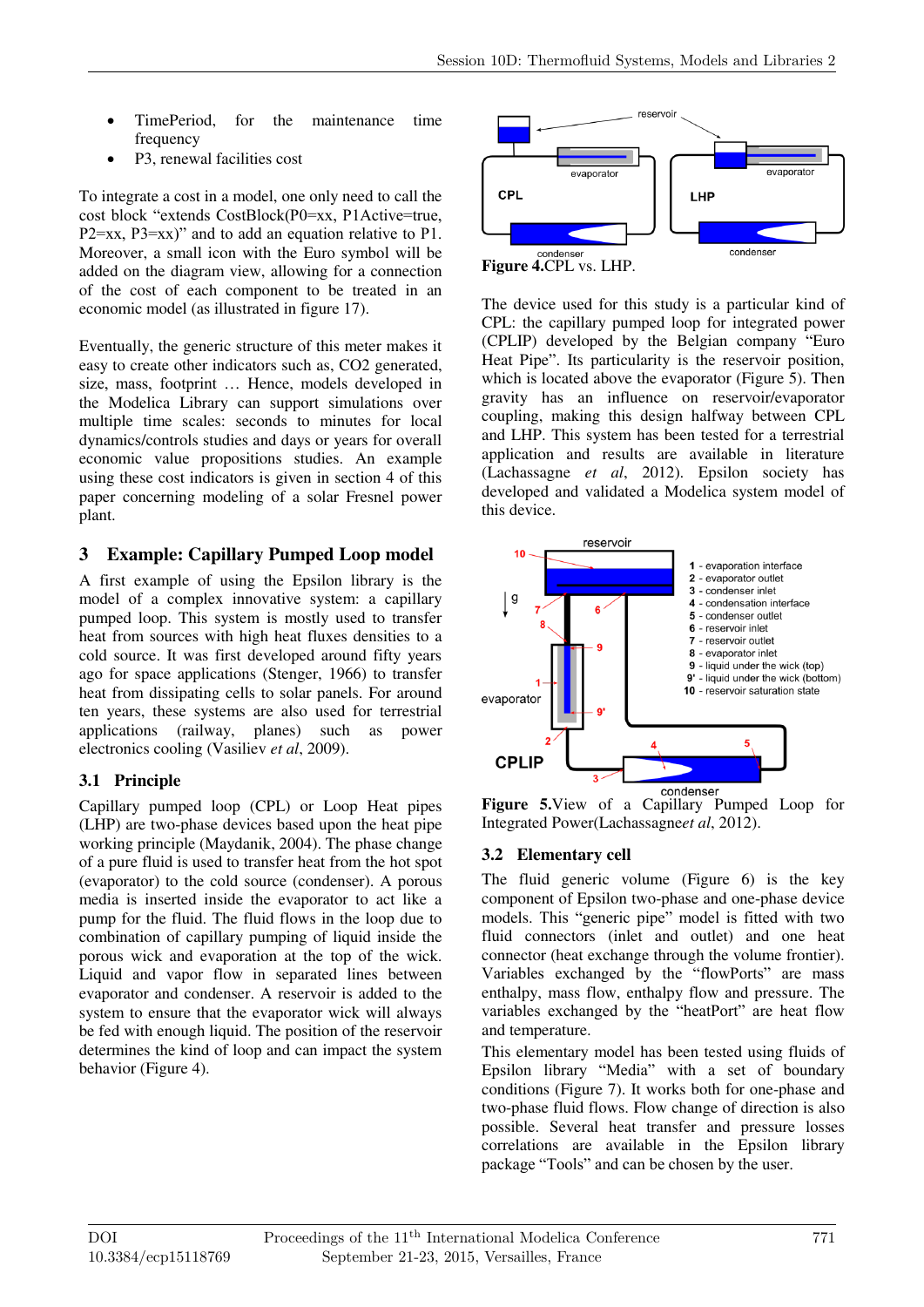

**Figure 6.**View of the elementary fluid volume variables.



**Figure 7.**Test model of the elementary fluid volume "genericpipe" of the Epsilon library.

# **3.3 CPL system Model**

By connecting several components of the Epsilon library, a complete CPLIP system model can be developed (Figure 8). According to the structure of Espilon media library, this model allows to change working fluid and materials with only one clic. Loop geometry parameters and heat transfer correlations can also be changed by the users.



**Figure 8.**Test model of the CPLIP in the Epsilon library.

# **3.4 Validation**

This model has been validated at steady-state by comparing with literature results (Lachassagne *et al*, 2012). These results were experimental data of a CPLIP test bench with ethanol as working fluid. Two kinds of models have been tested: one with a "complex" evaporator with many thermal and fluid couplings and the other "simplified" with only one coupling for the evaporation interface. On Figure 9 and Figure 10, dots stand for experiments results, dotted lines stand for the simplified evaporator model and plain lines stand for the complex evaporator models. It appears that both model fit the experiments results well, with little more precision for the complex evaporator model. The error remains greater for the hydraulic variables than for the thermal ones, which is still acceptable considering the great instabilities due to condensation in these systems.



**Figure 9.**Temperatures vs. Heat power applied at the CPLIP evaporator.



**Figure 10.**Pressure losses in the CPLIP components vs. Heat power applied at the CPLIP evaporator.

After comparing efficiency of these two CPL models, the last tests performed were numerical tests. Figure 11 shows the simulation duration function of number of elementary cell in the condenser. The objective of these tests was to assess the numerical reliability of the model not only for different complexity (two kinds of evaporator), but also for different model sizes (condenser discretization). Blue line stands for tests of the complex evaporator model and yellow line stands for the simplified evaporator model. Dots appearing on the abscissa axis represent a simulation crash for the corresponding number of condenser cells. The simplified model shows a quadratic behavior whereas complex evaporator model seems to have an exponential increasing of simulation duration with the condenser discretization. It also appears that complex model has many simulation crashes contrary to simplified one. Tests have also shown that the stability of the complex CPL model will be increased if the user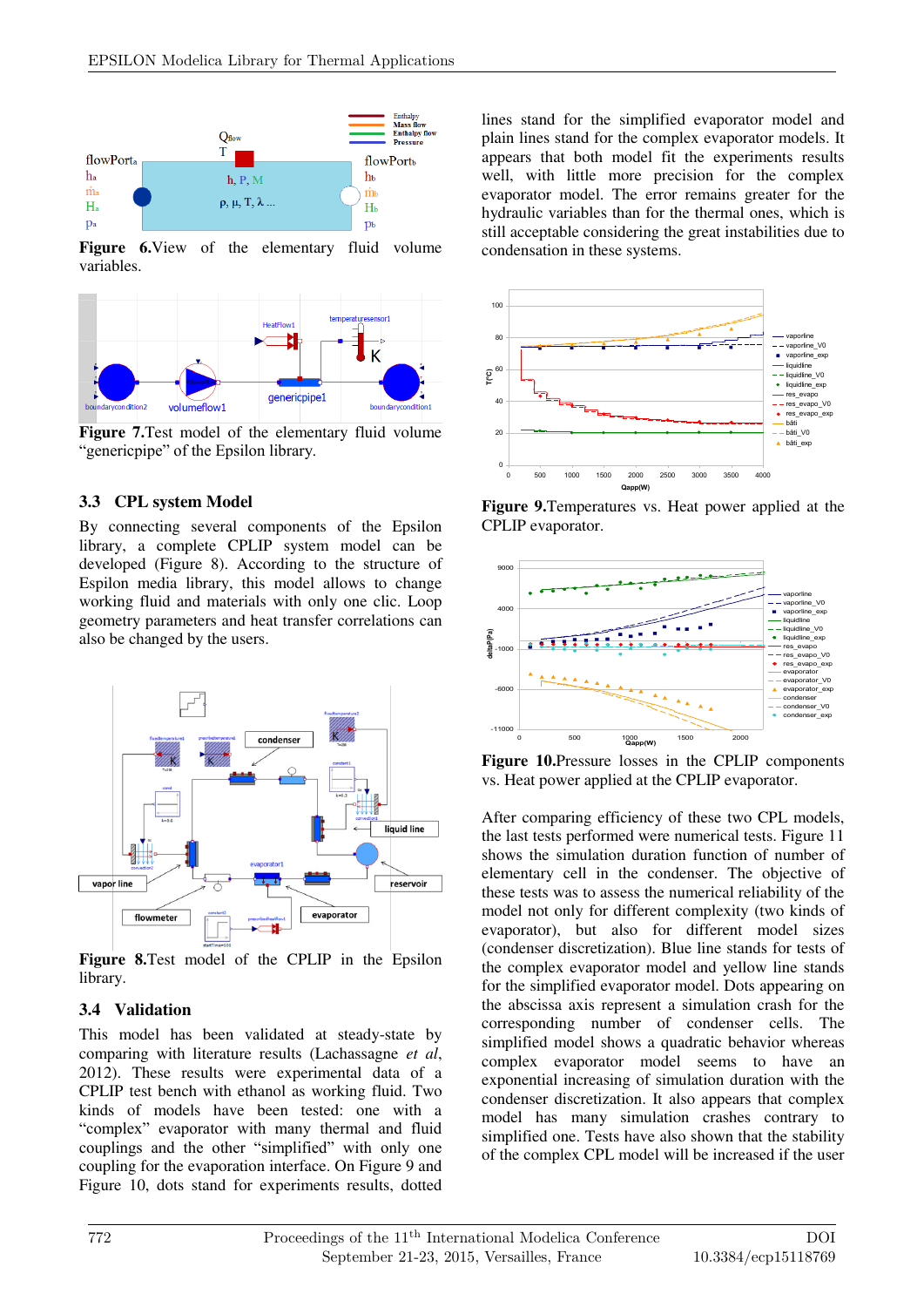is particularly careful of the boundary and start conditions of the model.



**Figure 11.** Simulation duration vs. CPLIP condenser cellsnumber.

It remains hard to explain this numerical behavior because of complexity of these kinds of models couplings. It is well-known that phase-change modeling leads to large discontinuities in fluid properties and then numerical issues. This will be investigated by Epsilon in the future, based on literature analysis (Bonilla *et al*, 2012). The fluid flow connector design can also be discussed. Epsilon has chosen to use the Modelica FluidHeatFlow connector design, as the Fluid library was not compatible with OpenModelica when the library development started, but the use of stream connectors, (Franke *et al*, 2009) which seems more robust, will be investigated for the future versions of Epsilon library.

To conclude, the interest for Epsilon of using Modelica for this kind of modeling is its modularity. It is really easy to have many levels of complexity for the system models and the user can choose what fits better with his objectives: more precision but less stability or less precision but more stability and short simulation durations.

# **4 Example: Fresnel solar power plant**

A second example of using the Epsilon library is the model of a solar power plant.

# **4.1 Principle**

Fresnel solar power plants (Figure 12) are linear thermal solar concentrators formed by an assembly of flat mirrors named "compact linear reflectors". Each reflector can spin according to sun location in order to reflect and concentrate sunbeams to one or more fixed receiver pipes. The fluid flowing through these pipes can then turn into vapor up to 500°C. This vapor is available for industrial process or electricity generation for instance.



**Figure 12.**Linear Fresnel solar power plant principle.

Some studies about Fresnel solar power plants propose modeling of reflectors behavior (Pino *et al*, 2013). One study in particular has been performed using Modelica in order to simulate working points of the Fresnel solar power plant developed by Alsolen society (Rodat *et al*, 2014). This model still suffers some limitations, such as no storage modeling or also calling an external simulation code for mirrors modeling.

# **4.2 Components**

#### **4.2.1 Receiver**

The power plant receiver has been developed using the elementary fluid volume described in Figure 6. The power plant receiver is subjected to three major thermal phenomena: solar heat flux absorption, radiations to environment and convection losses. These phenomena appear in the receiver detailed model developed by Epsilon in its library (Figure 13).



**Figure 13.**Receiver Modelica model structure.

The receiver component (Figure 14) is fitted with six ports:

- two fluid ports,
- one "heatport" for air temperature and one real port for convection coefficient, both depending on weather conditions,
- one "heatport" for received solar heat flux,
- one real port "Cost" for receiver cost transmission to global models.

Like all Epsilon library components, this receiver has been validated by simple test models.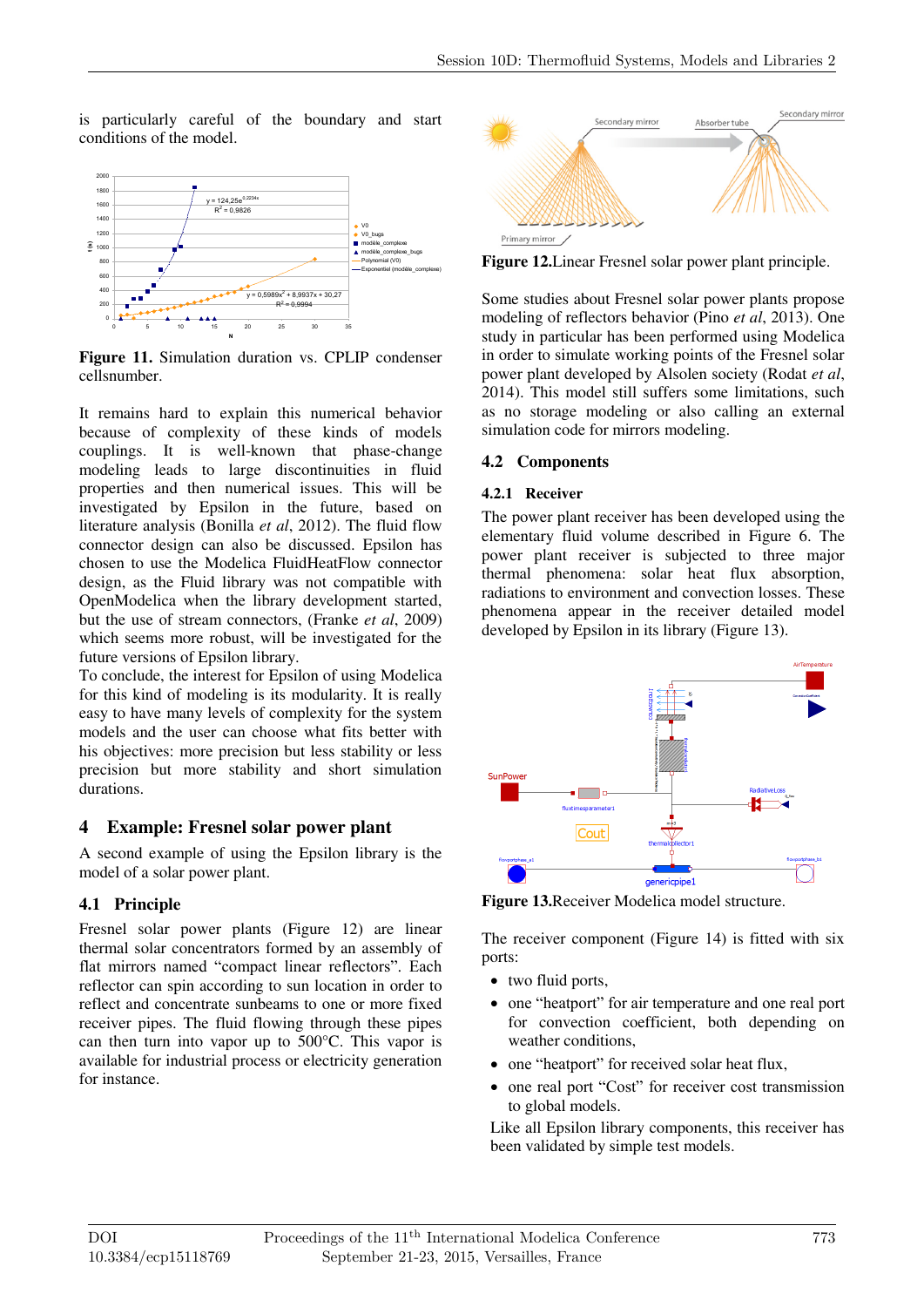

**Figure 14.**Receiver component design in Epsilon library.

#### **4.2.2 Mirrors**

A component describing optical behavior of a Fresnel mirror has been developed thanks to literature studies (Pino *et al*, 2013). This component can take into account the receiver shade on the mirrors field and the shade of mirrors to each other. This component appears in Figure 15 and is made of:

- 1. Weather data.
- 2. Solar angle calculation
- 3. Fresnel mirror.
- 4. Shade calculation.
- 5. Reflected solar heat flux.
- 6. Mirrors field cost calculation.



**Figure 15.**Mirror field assembly modeling.

# **4.3 Solar power plant model**

The Fresnel solar power plant of this study is similar to the one has been developed by Alsolen company (Figure 16). Its features are:

- A 1000  $m^2$  solar field,
- Therminol66 as working fluid,
- rock-bed thermal storage.
- a secondary heat loop by organic Rankine cycle.



**Figure 16.**Linear Fresnel solar power plant of Alsolen company.

One main hypothesis has been made in the Espilon modeling of this plant (Figure 17): heat absorbed by the receiver working fluid is totally exchanged to the secondary loop which is currently not taken into account in the global model.

The components of the solar power plant are then:

- 1. Weather data, using classical weather files from building codes.
- 2. Solar receiver.
- 3. Fresnel mirrors field.
- 4. Thermocline thermal storage.
- 5. Mass flow rate regulation.
- 6. Total cost calculation.



**Figure 17.**Epsilon Modelica model of the Alsolen Fresnel solar power plant.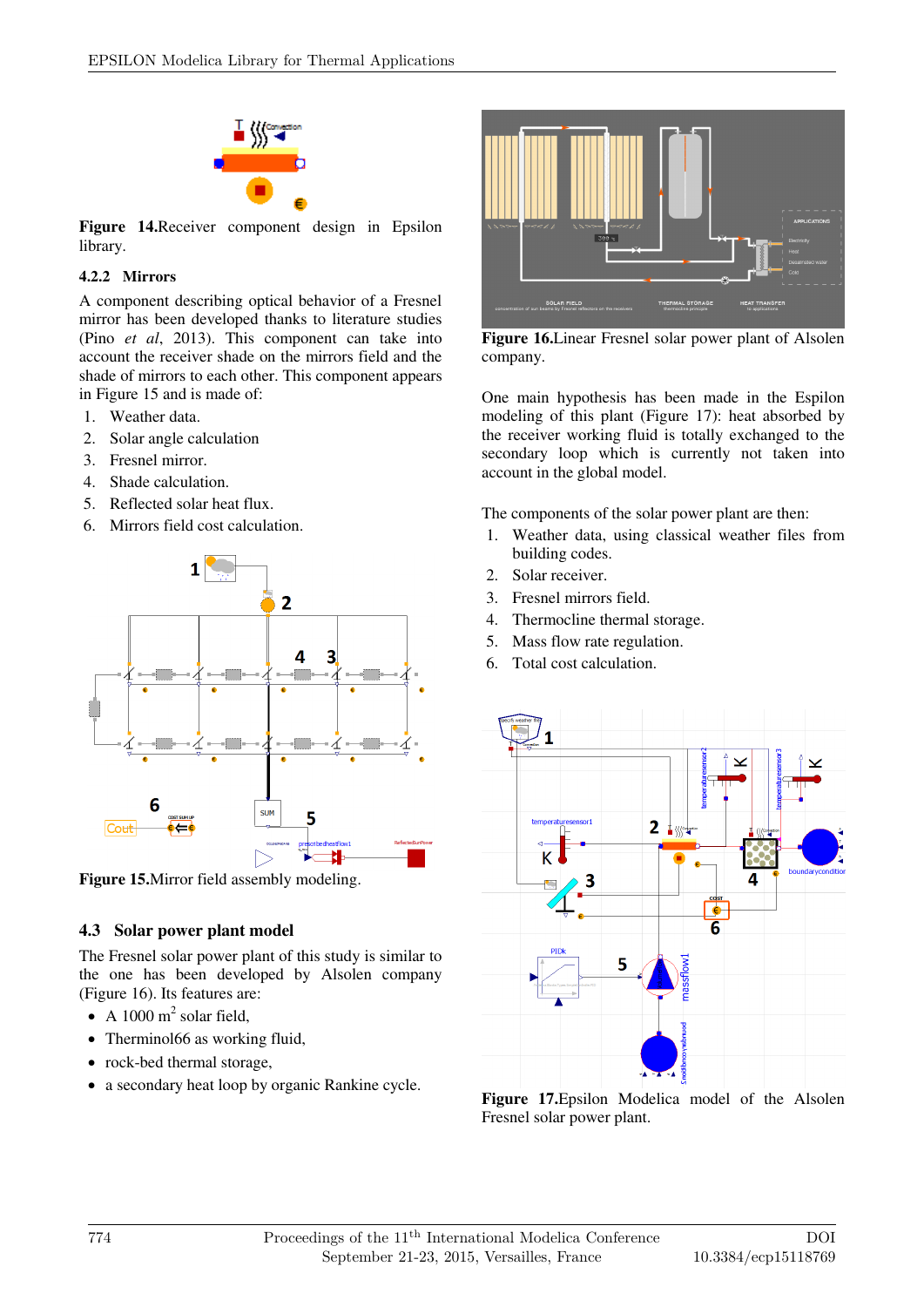# **4.4 Results**

The solar power plant has first been tested for three different locations in France (Table 1): Rouen (north of France), Toulouse (south of France) and Perpignan (extreme south of France).

| location                             | Rouen | Toulouse | Perpignan |
|--------------------------------------|-------|----------|-----------|
| Solar resource<br>(kWh/m2/year)      | 905   | 1261     | 1441      |
| Reflected heat flux<br>(kWh/m2/year) | 733   | 1033     | 1188      |
| Optical efficiency                   | 0.81  | 0.82     | 0.82      |
| Absorbed heat flux<br>(kWh/m2/year)  | 436   | 661      | 772       |
| Thermal efficiency                   | 0.59  | 0.64     | 0.65      |
| Cost/exergy<br>( $\epsilon$ /kWh)    | 1.26  | 0.88     | 0.75      |

**Table 1.**Solar power plant efficiency at three locations.

Those first results allow checking the order of magnitudes obtained. Logically, Rouen is less favorable than Perpignan for the implantation of such central, decreasing the absorbed heat flux and the thermal efficiency (as the external temperature is lower). Eventually, the order of magnitude of the cost/exergy is realistic, with 75cts per kWh, based on an hypothesis on 20 years funding (Nixon *et al.* 2012).

The Epsilon Modelica model of the solar power plant has also allowed to test the impact of spacing arrangement of mirrors on the plant efficiency (Table 2) and the cost/exergy.

**Table 2.**Solar power plant efficiency function of mirror spacing arrangement.

| mirrors spacing<br>/ mirrors width       | 0    | 0.5  | 1    | 2    | $\mathfrak{Z}$ |
|------------------------------------------|------|------|------|------|----------------|
| Solar resource<br>$(kWh/m2/\nu ear)$     | 1261 | 1261 | 1261 | 1261 | 1261           |
| Reflected heat<br>flux (kWh/m2/<br>year) | 901  | 1033 | 1056 | 1050 | 1030           |
| <i>Optical</i><br>efficiency             | 0.71 | 0.82 | 0.84 | 0.83 | 0.82           |
| Absorbed heat<br>flux (kWh/m2/<br>year)  | 560  | 661  | 678  | 664  | 642            |
| <b>Thermal</b><br>efficiency             | 0.62 | 0.64 | 0.64 | 0.63 | 0.62           |
| Cost/exergy<br>(E/kWh)                   | 0.85 | 0.88 | 0.99 | 1.32 | 1.59           |

The spacing arrangement of mirrors is optimal when equal to the mirror width, when looking at the reflected

heat flux. A smaller spacing arrangement creates shadowing between mirrors whereas a bigger spacing implies optical losses due to the angular position of mirrors to aim at the receiver.

The cost/exergy analysis gives a different result, where the optimal spacing between mirrors should be null, to minimize the ground size occupied (and so its cost). However, this solution is unrealistic since for maintenance and cleaning reasons, it is necessary to be able to circulate between the mirrors.

# **5 Conclusion**

Epsilon has developed its own library of thermal solutions modeling with Modelica. This library is based upon a proper structure with media calculation allowing to simulate phase change phenomena well as integrating indicators (such as cost calculation) in global system models. Some models have already been developed and validated, such as capillary pumped loop model. This library provides several kinds of components which can be used for global system modeling, such as power plant modeling. Epsilon will continue to add new components for thermal control with the maximum return of experience available.

# **References**

- Yuri F. Maydanik, Loop Heat Pipes, *Applied Thermal Engineering*, No 25, pp. 635-657, 2004.
- Laurent Lachassagne, Vincent Ayel, Cyril Romestant and Yves Bertin. Experimental study of capillary pumped loop for integrated power in gravity field.*Applied Thermal Engineering*, No 35, pp. 166-176, 2012.
- doi:10.1016/j.applthermaleng.2011.10.019
- F.J. Stenger, Experimental Feasibility Study of Water-filled Capillary-pumpedHeat-transfer Loop, NASA TM X-1310, Lewis Research Center, Cleveland, OH, 1966.
- Leonid Vasiliev, David Lossouarn, Cyril Romestant, Alain Alexandre, Yves Bertin,Yauheni Piatsiushyk and Vladimir Romanenkov. Loop heat pipe for cooling of high-power electronic components. *International Journal of Heat and Mass Transfer*. No 52, pp. 301–308, 2009.
- J. Bonilla *et al*. Chattering in dynamic mathematical twophase flow models, *Applied Mathematical Modelling.*No 36(5), pp. 2067-2081, 2012.

doi:10.1016/j.apm.2011.08.013

- R. Franke*et al*. Stream Connectors an Extension of Modelica for Device-Oriented Modeling of Convective Transport Phenomena, *Proc. 7th International Modelica Conference*, Como, Italy, Sep. 20-22, 2009, pp. 108-121.
- F. J. Pino, R. Caro, F. Posa and J. Guerra.Experimental validation of an optical and thermal model of a linear Fresnel collector system.*Applied Thermal Engineering*, No 50, pp. 1463-1471, 2013.